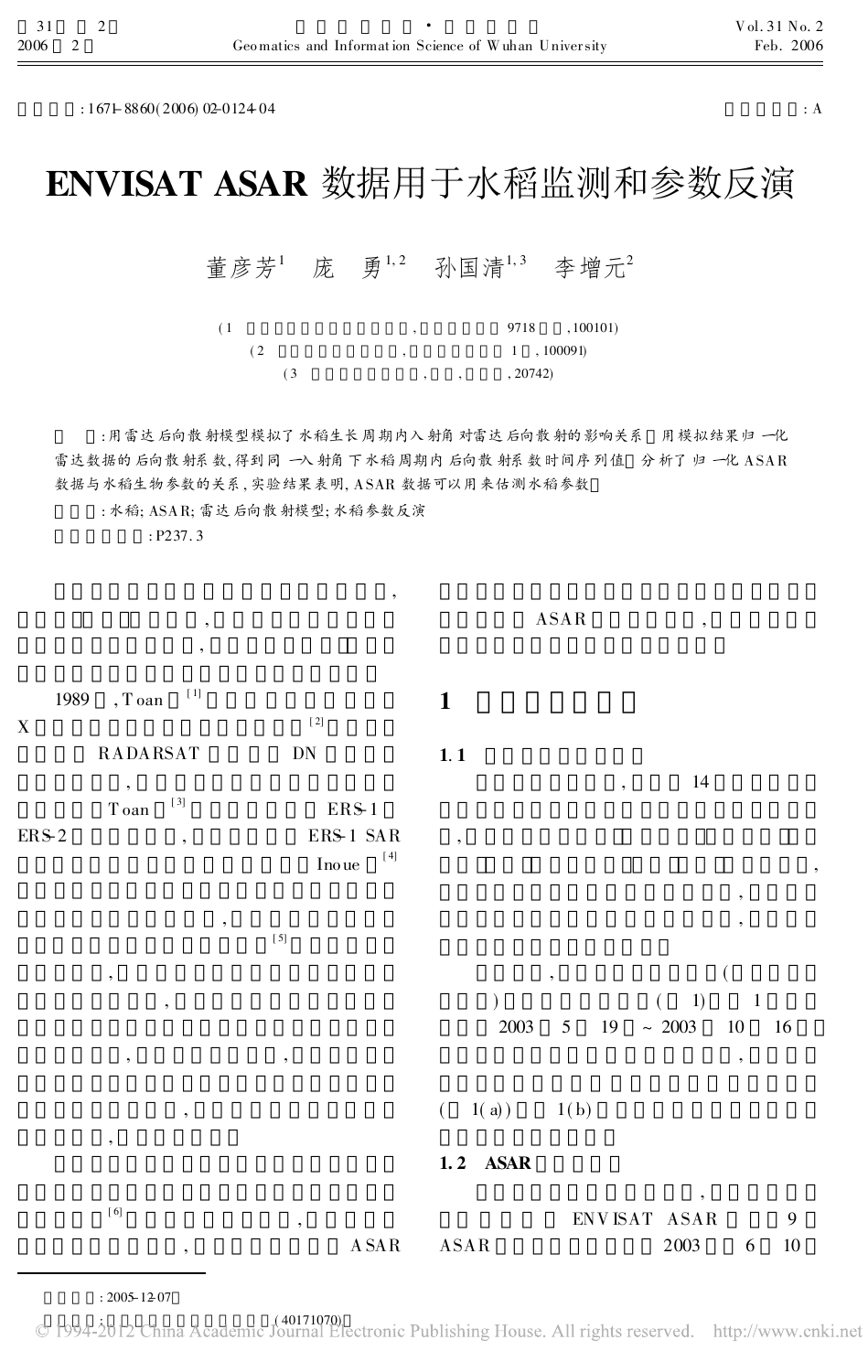



 $2(d)$ )

Versus Rice Parameters  $\mathcal{O}_1$  1994-2012 China Academic Journal Electronic Publishing House. All rights reserved. http://www.cnki.net

 $2(b) 2(c)$ 

 $\overline{(\ }$ 

3

 $Fig. 3$ 

Simulated Backscattering Coefficient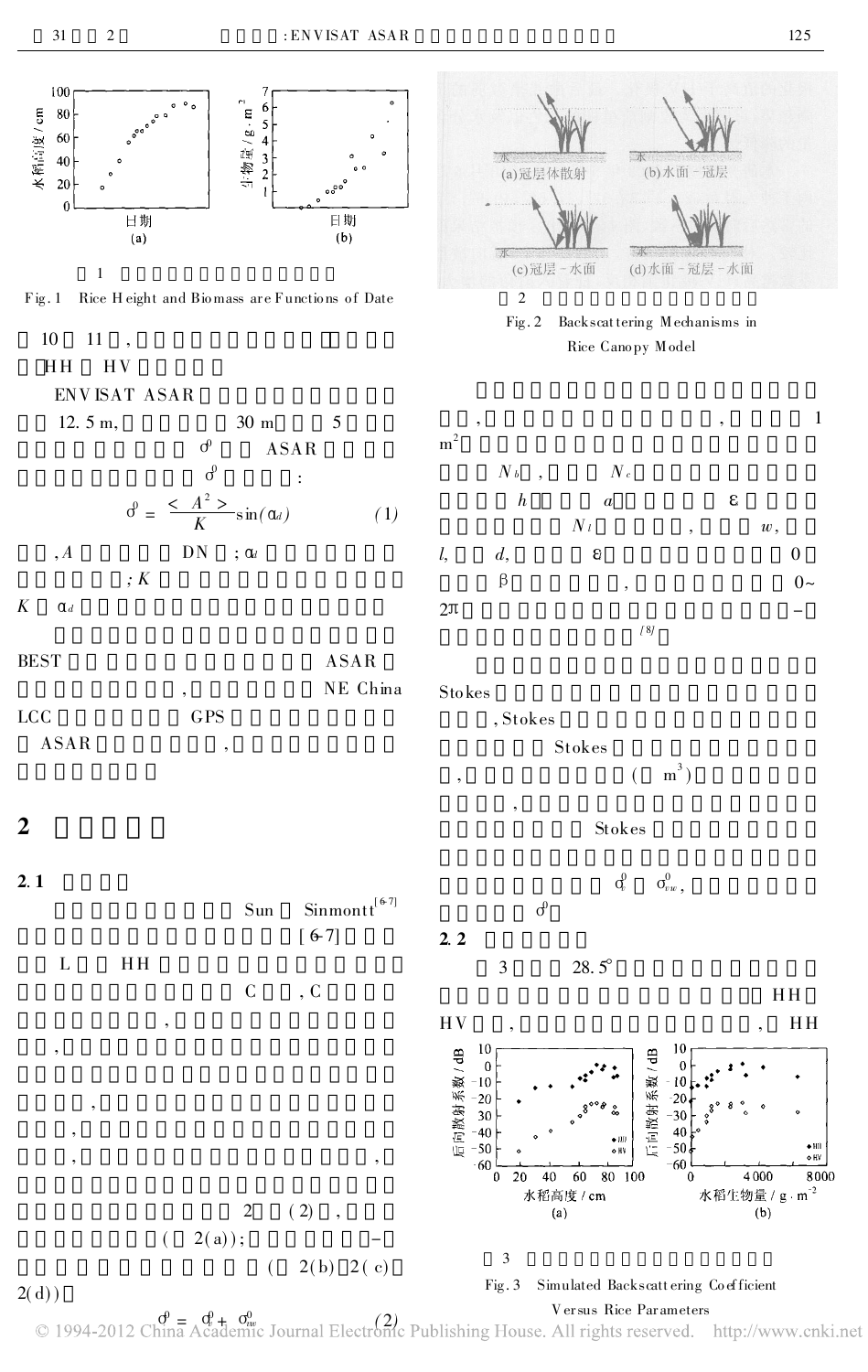

2. 3

,



,

,

HH HV



© 1994-2012 China Academic Fig. 6 Rice Parameters Retrieval Equations 1 rights reserved. http://www.cnki.net